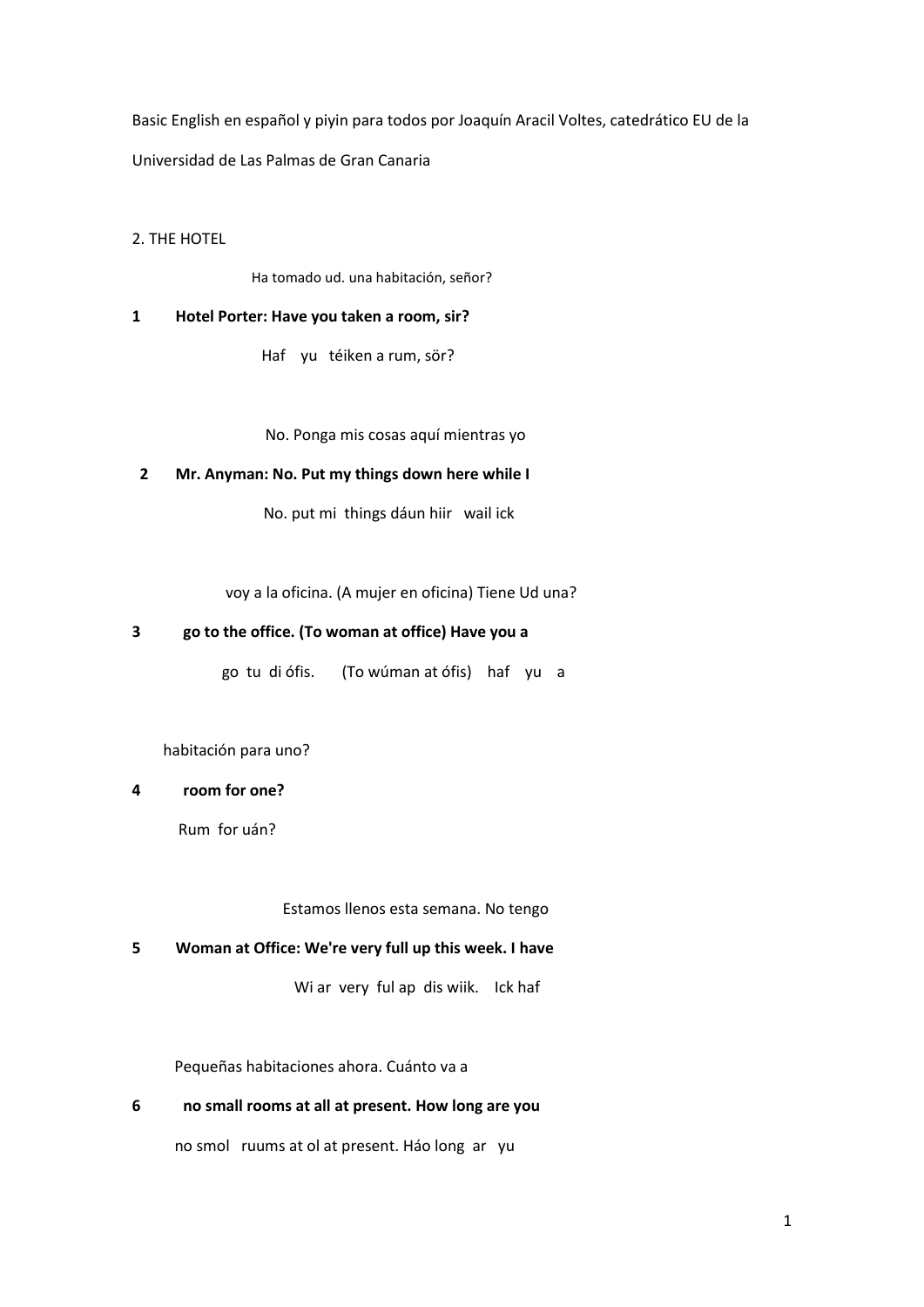estar aquí?

## **7 going to be here?**

going tu bi hiir?

Para dos semanas probablemente

## **8 Mr. Anyman: For two weeks probably.**

For tu wiiks próbably

Le dare una habitación con dos

### **9 Woman at Office: I'll let you have a room with two**

Ick will let you haf a rum wid tu

Camas a un precio especial hasta el lunes, y después

# **10 beds at a special price till Monday, and after that we**

beds a a special práis til mándi, en áfter dat wi

le podremos dar una habitación pequeña. Estaría

## **11 will be able to give you a small room. Will that be**

wil bi éibl tu gif yu a smol rum. Wil dat bi

bien así?

 **12 all right?**

ol ráit?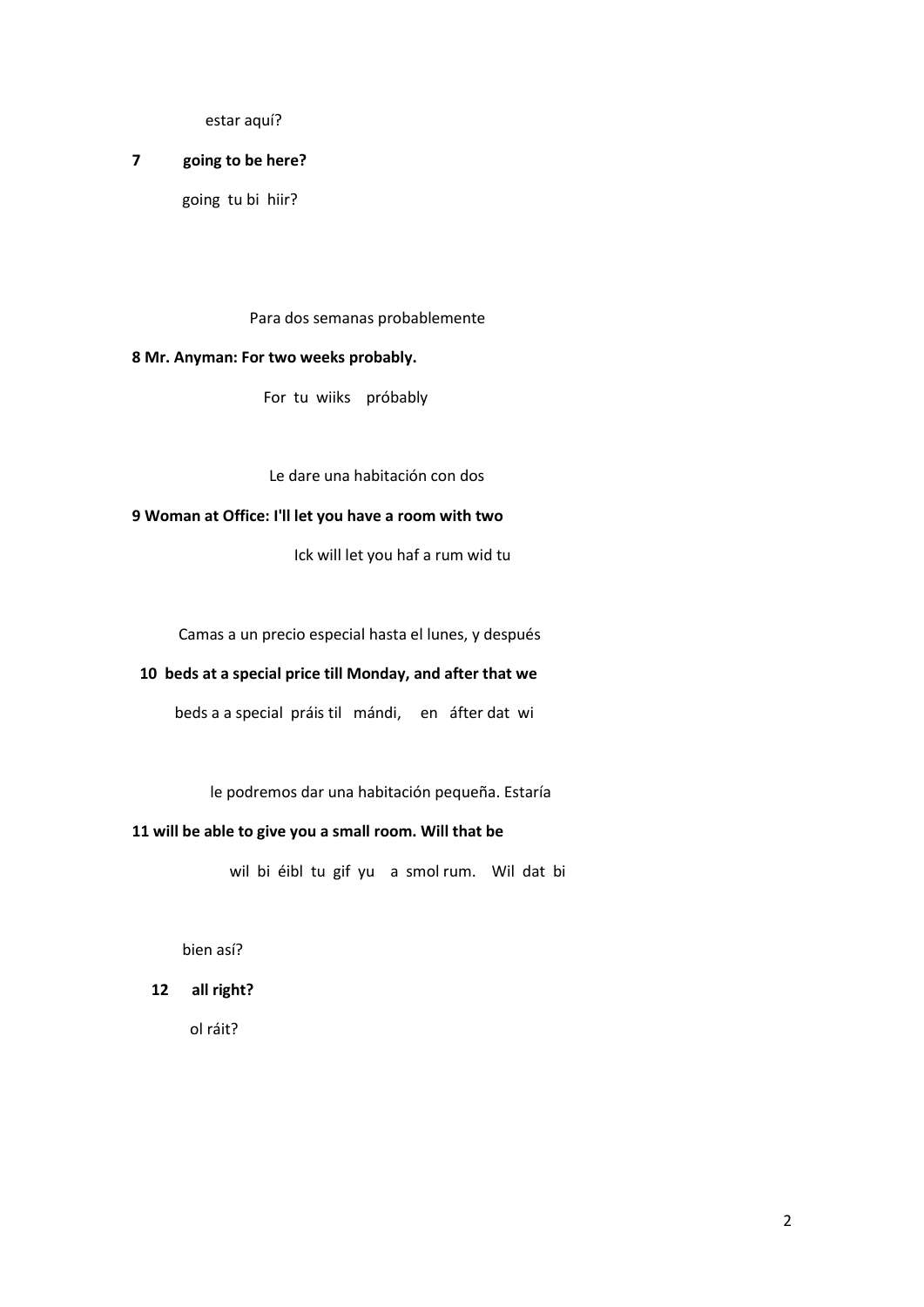Estoy contra la mudanza si está todo

### **13 Mr. Anyman: I'm very much against moving if there's**

Ick äm very mach egénst múving if der is

 **f**uera de las maletas después del viaje.

## **14 everything out of my boxes after the journey.**

Éveryting aut of mi boxes áfter de jörni

Tiene alguna otra sugerencia?

## **15 Have you no other suggestion to make?**

Haf yu no áder sajés-chon tu méik?

No, eso es lo mejor que puedo hacer

## **16 Woman at Office: No, that's the best I am able to do.**

No, dat is de best ick am éibl tu du.

Un hotel sí y otro, no, de Londres está lleno de gual forma

## **17 Every other hotel in London is full up in the same way.**

évery áder hotel in London is ful ap in de séim wey.

De hecho, a muchas personas nos las han enviado.

## **18 In fact, quite a number of persons have been sent on to us.**

In fact, cuáit a námber of pörsons haf biin sent on tu as.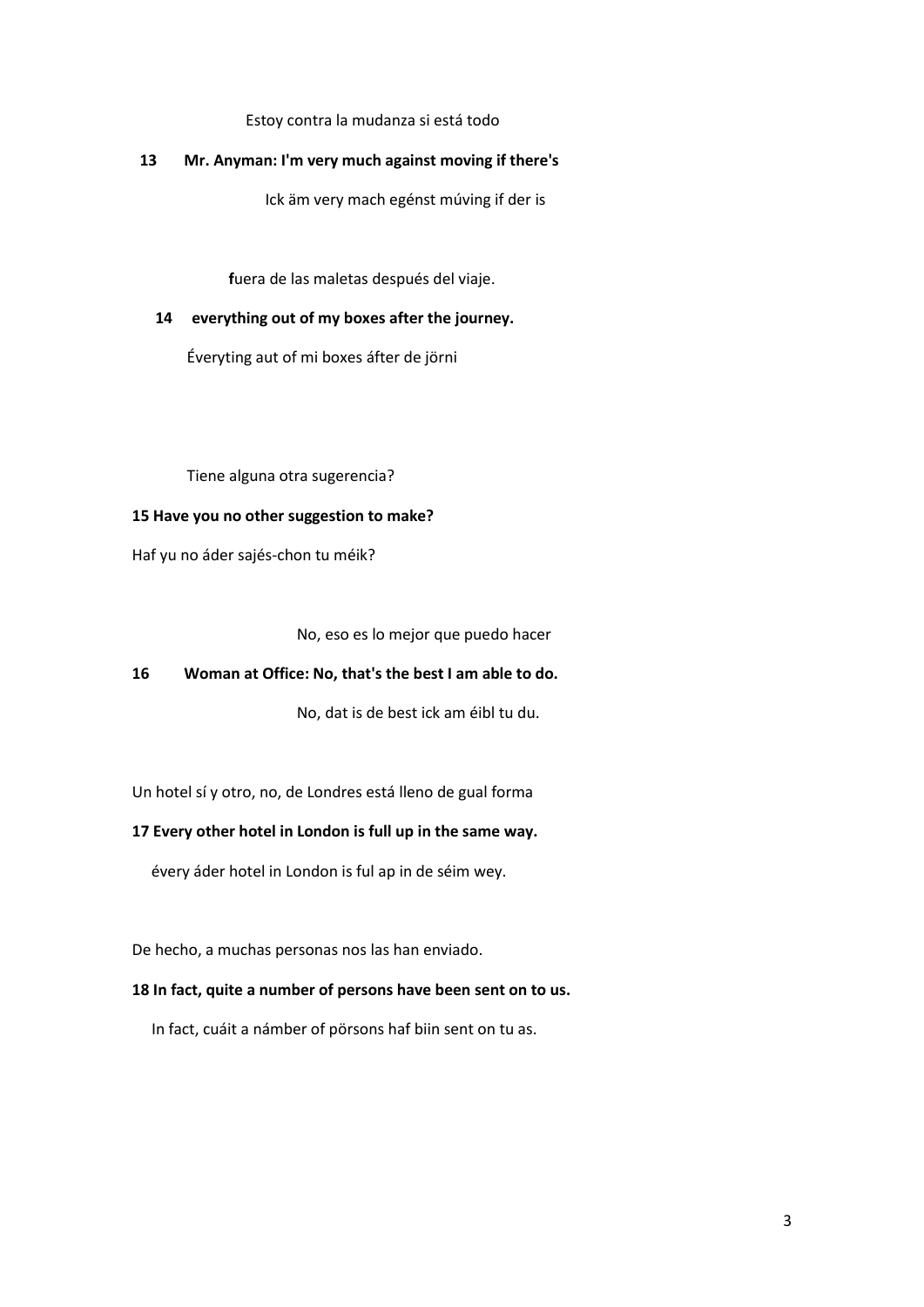#### Es lo peor de Londres en esta época del año

### **19 Mr. Anyman: That's the worst of London at this time of the year**

Dat is de wörst of London at dis táim of de yíar

Tendré que coger pues lo que haya

## **20 Well, I'll have to take what there is.**

Wel, ick will haf tu téik wot der is.

Es tranquila esta habitación?

### **21 Is this room quiet ?**

Is dis rum cuáiet?

Esa es la gran cosa.

## **22 That's the great thing.**

Dat is de gréit ting

Sí, mucho; está detrás.

# **23 Woman at Office: Yes, very ; it's at the back.**

Yes, very; it is at de back.

Y también la otra.

#### **24 And so's the other one.**

And so is de áder uán.

De hecho son dos de las más tranquilas

## **25 In fact, they're two of the quietest**

In fact, dey ar tu of de cuáiest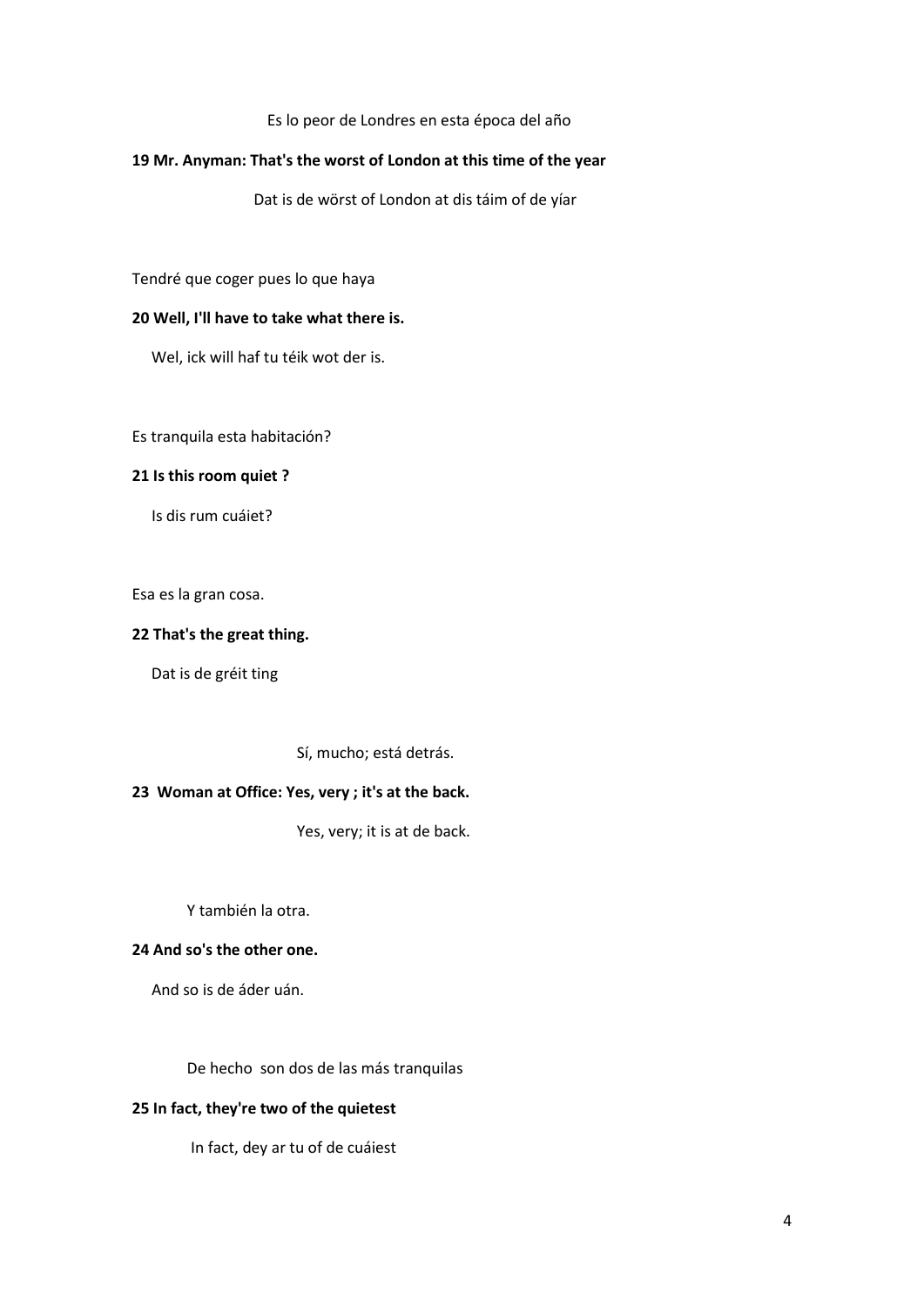Habitaciones del hotel.

#### **26 rooms in the hotel.**

Rums in de hotel.

Y tiene baño?

#### **27 Mr. Anyman: And has it got a bathroom?**

and has it got a bat-rum?

El cuarto en el que iba a entrar hoy,

#### **28 Woman at Office: The room you're going into today**

De rum yu ar going intu tudéy

no tiene salida possible.

## **29 hasn't any possible way out of it.**

Has not ény póssibl wey aut of it.

Esperaba una que tuviera.

#### **30 I was hoping to get one which has it.**

Ick wos hóuping tu get uan wich has it.

La menor no tiene, pero está a una puerta del baño público

## **31 The smaller one hasn't, but it's only one door off the public bathroom.**

De smóler uan has not, bat it is only uan door off de public bat-rum.

Y todas las habitaciones del hotel tienen teléfono

## **32 And all the rooms in the hotel have telephones.**

And ol de rums in de hotel haf télefons.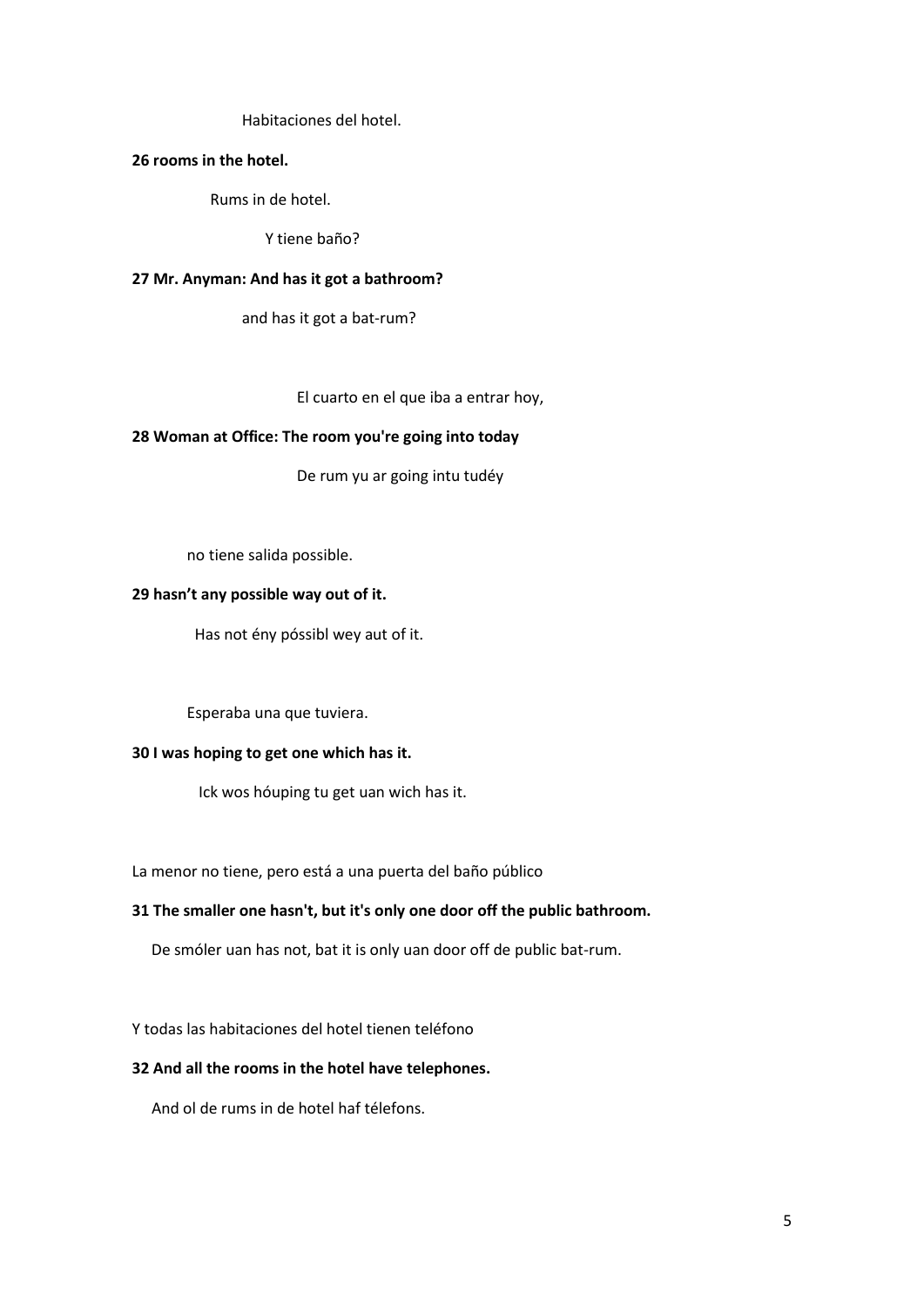Bien. Y el precio?

## **33 Mr. Anyman: Good. And the price?**

Gud. And de práis?

La habitación con baño cuesta 15 chelines.

### **34 Woman at Office: The room with the bathroom is fifteen shillings.**

De rum wid de bat-rum is fiftin shillings.

La otra será diez chelines.

#### **35 The other will be ten shillings.**

De áder wil bi ten shillings.

Es eso sin comidas?

## **36 Mr. Anyman: That's without any meals?**

Dat is widáut eny miils?

Sí. Las comidas son aparte.

## **37 Woman at Office: Yes. Meals are separate.**

Yes. Miils ar sépret.

Muy bien, tomaré la habitación

## **38 Mr. Anyman: All right, I'll take the room.**

Ol rait, ick will téik de rum.

Le importaría registrarse?

## **39 Woman at Office: Will you put your name in the book, please?**

Wil yu put yor néim in de buk, pliis?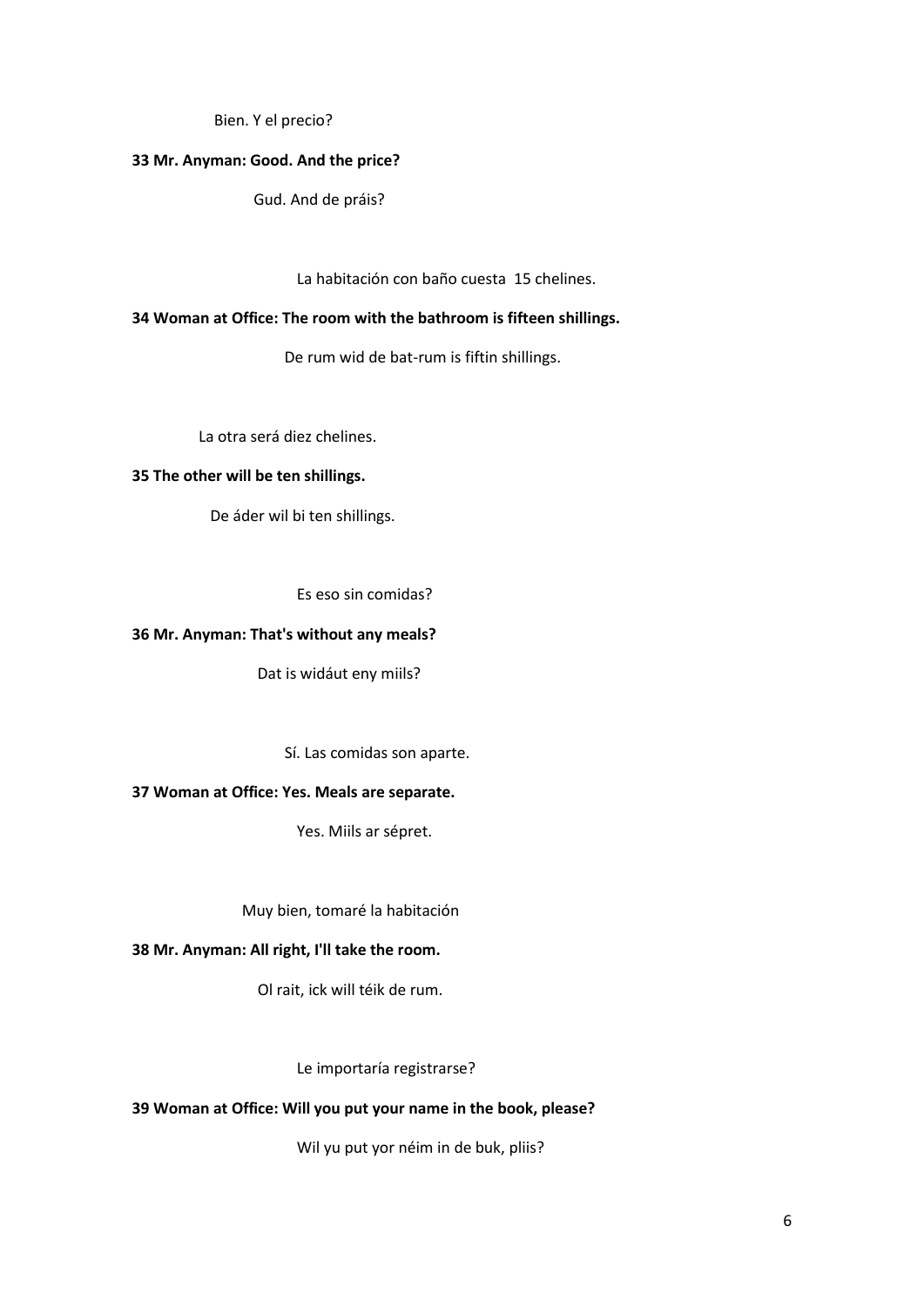Desde luego que no.

## **40 Mr. Anyman: Certainly.**

Cértenly.

la habitación está en el 2º, cerca del ascensor

# **41 Woman at Office: The room is on the second floor, near the lift.**

De rum is on de sécond floor, níar de lift.

Aquí está su llave.

## **42 Here's your key.**

Hiir is yoor ki.

Déjemela

## **43 Let me have it back**

Let mi haf it bäck

**Al salir**

## **44 when you go out.**

Wen yu gou aut.

Lo haré. Un amigo podría venir a verme

# **45 Mr. Anyman: I will. A friend may be coming in to see me**

Ick wil. A frend mei be cámin in tu sii mi

Entre seis y siete.

## **46 between six and seven.**

Bituiin six n seven.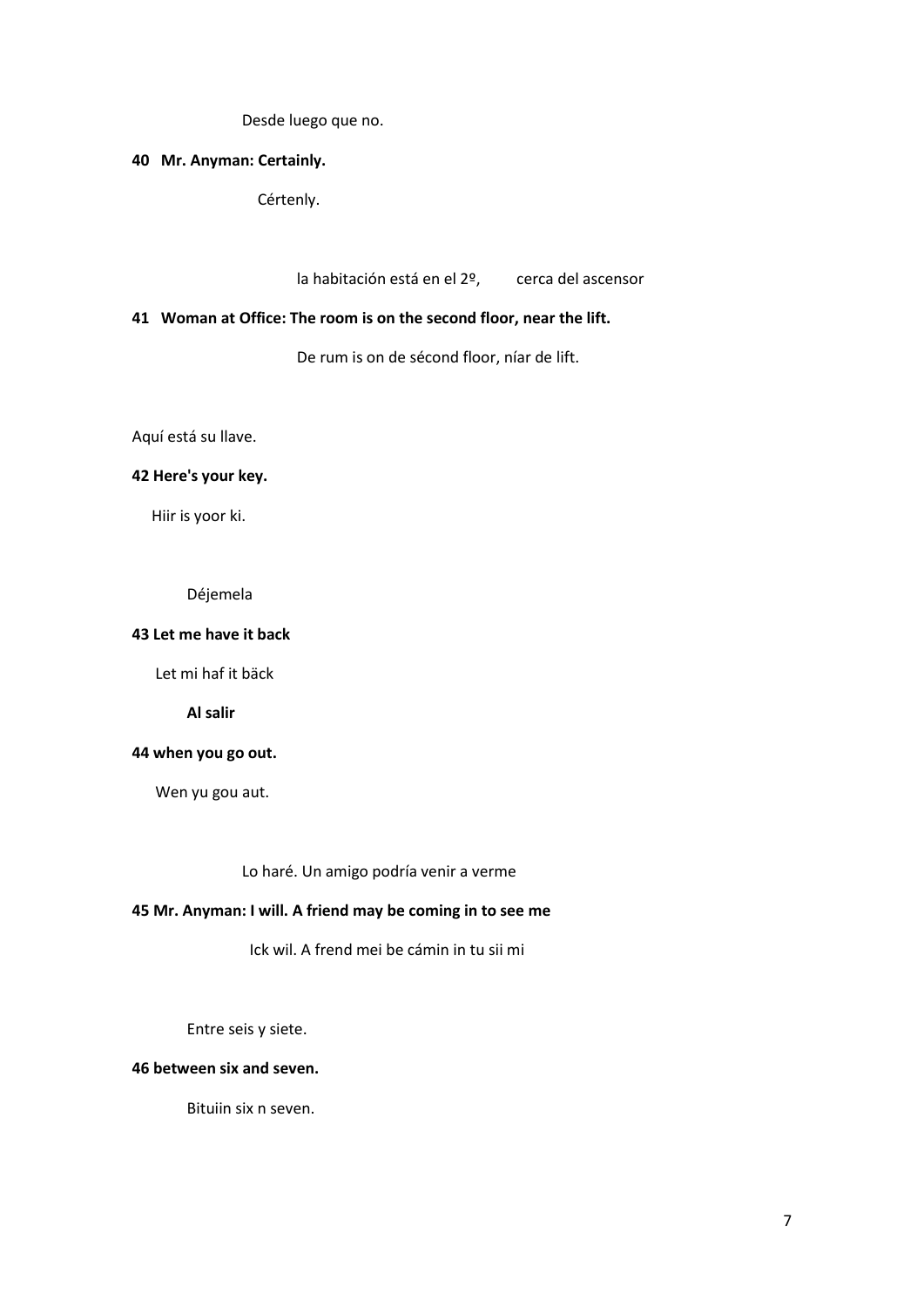Si viene, dígale que suba directo a mi habitación

## **47 If he does, will you let him go straight up to my room?**

If hi das, wil yu let him gou stréit ap to mi rum?

Desde luego. El portero le subirá

## **48 Woman at Office: Certainly. The porter will take you up**

Sértenly. De porter wil téik yu ap

Si está preparado para ir ahora

### **49 if you are ready to go now.**

If yu ar redi tu gou nao

Sus cajas subirán por separado

#### **50 Hotel Porter: Your boxes will come up separately.**

Yor boxis wil cam ap sepretli.

#### Esta es su habitación, señor

## **51 This is the room, sir.**

Dis is de rum, sör.

**¿**Es posible abrir la ventana?

## **52 Mr. Anyman: Is it possible to get the window open ?**

Is it pósibl to get de wíndou óupen?

Hace mucho calor aquí dentro con la calefacción

## **53 It's very warm in here with the heating.**

It is very worm in hiir wid de hiitin.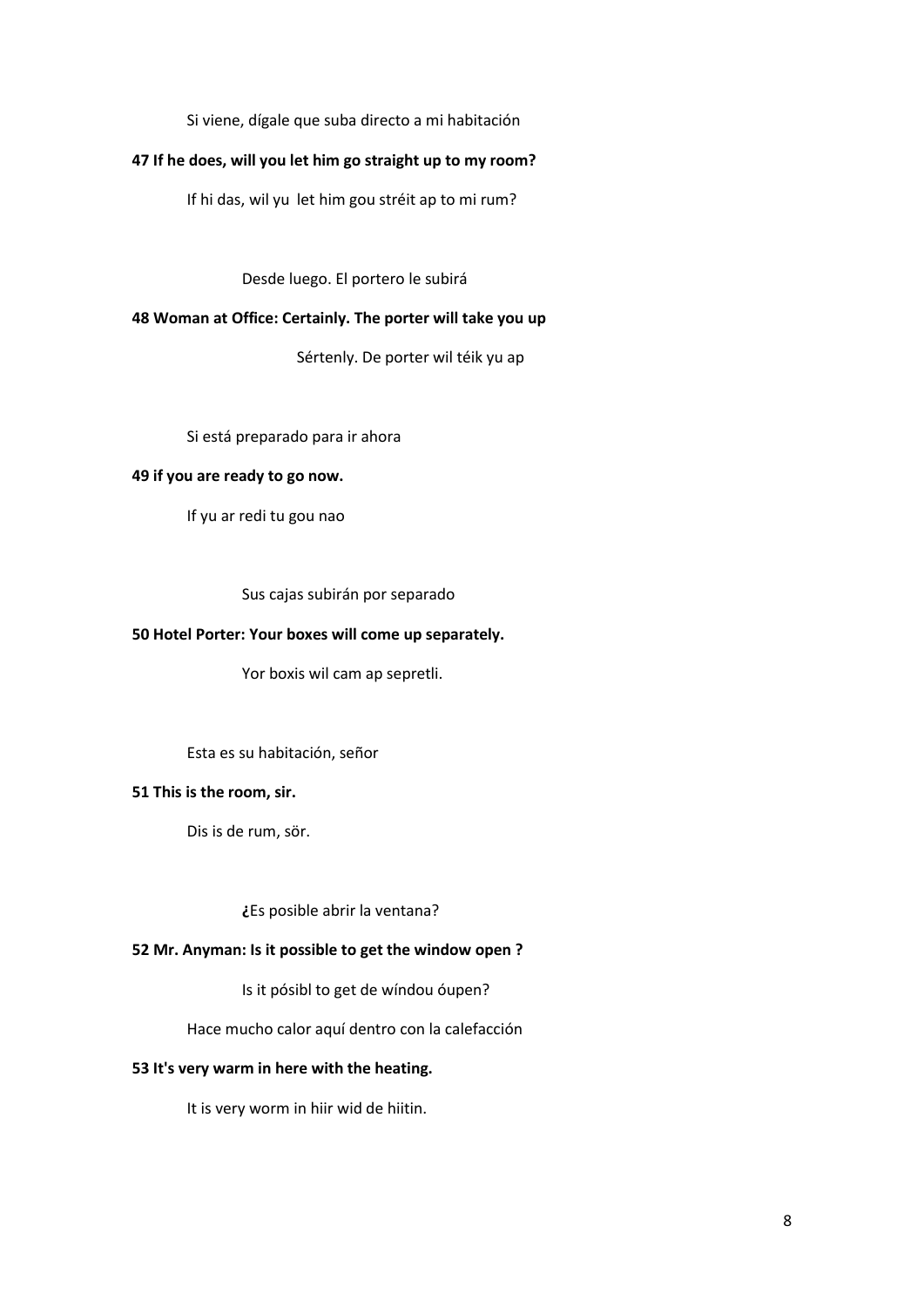## Está abierta ahora lo suficiente?

#### **54 Hotel Porter: Is it open enough now ?**

Is it óupen ináf nao?

Esta ventana está muy rígida, y es lo major que puedo hacer

## **55 This window's very stiff, and that's the best I'm able to do.**

Dis window is very stiff, and dat is de best ick am éibl tu du.

Así está muy bien

### **56 Mr. Anyman: That will be all right.**

Dat wil bi ol ráit.

le enviaré a la chica

# **57 Hotel Porter: I'll send the girl to you.**

**Ick wil send de görl tu yu.**

Criado: lo tiene todo, señor?

#### **58 Servant: Have you everything, sir?**

**Haf yu évery-ting, sör?**

Sí, pero no parece haber ningún timbre en el cuarto

#### **59 Mr. Anyman: Yes, but there doesn't seem to be a bell**

## **Yes, bat der dás not siim to bi a bell**

## **60 of any sort in the room.**

Of eni sort in de rum.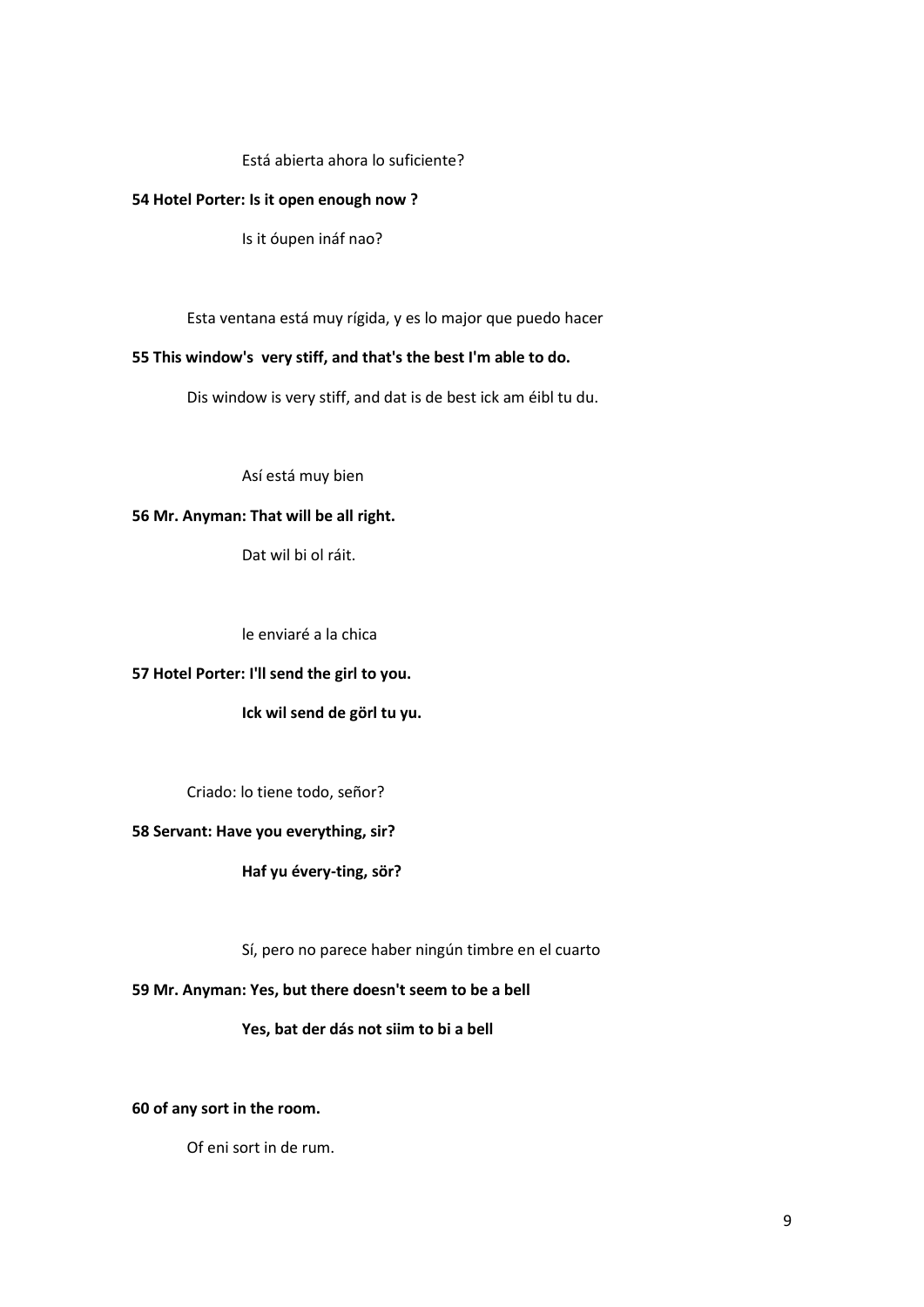Todos los pedidos se envían por teléfono, señor

## **61 Servant: All orders are sent over the telephone, sir.**

Ol órders ar sent óuver de télefon, sör.

Ud pasa por la oficina del portero.

## **62 You get through to the porter's office.**

Yu get tru tu de porter's ófis

Entiendo. Tengo ropa sucia.

## **63 Mr. Anyman: I see. I have some dirty things.**

Ick sii. Ick haf sam dörti tings.

Cómo las envío a lavar?

## **64 How do I send them to the wash?**

# **Háo du ick send dem tu de wosh?**

si hace una lista, se las pondré en un paquete, sr

## **65 Servant: if you make out a list, I'll put them in**

If yu méik áut a list, ick wil put dem in

Un paquete para ud, sr.

## **66 a parcel for you, sir.**

**A pársl for yu, sör.**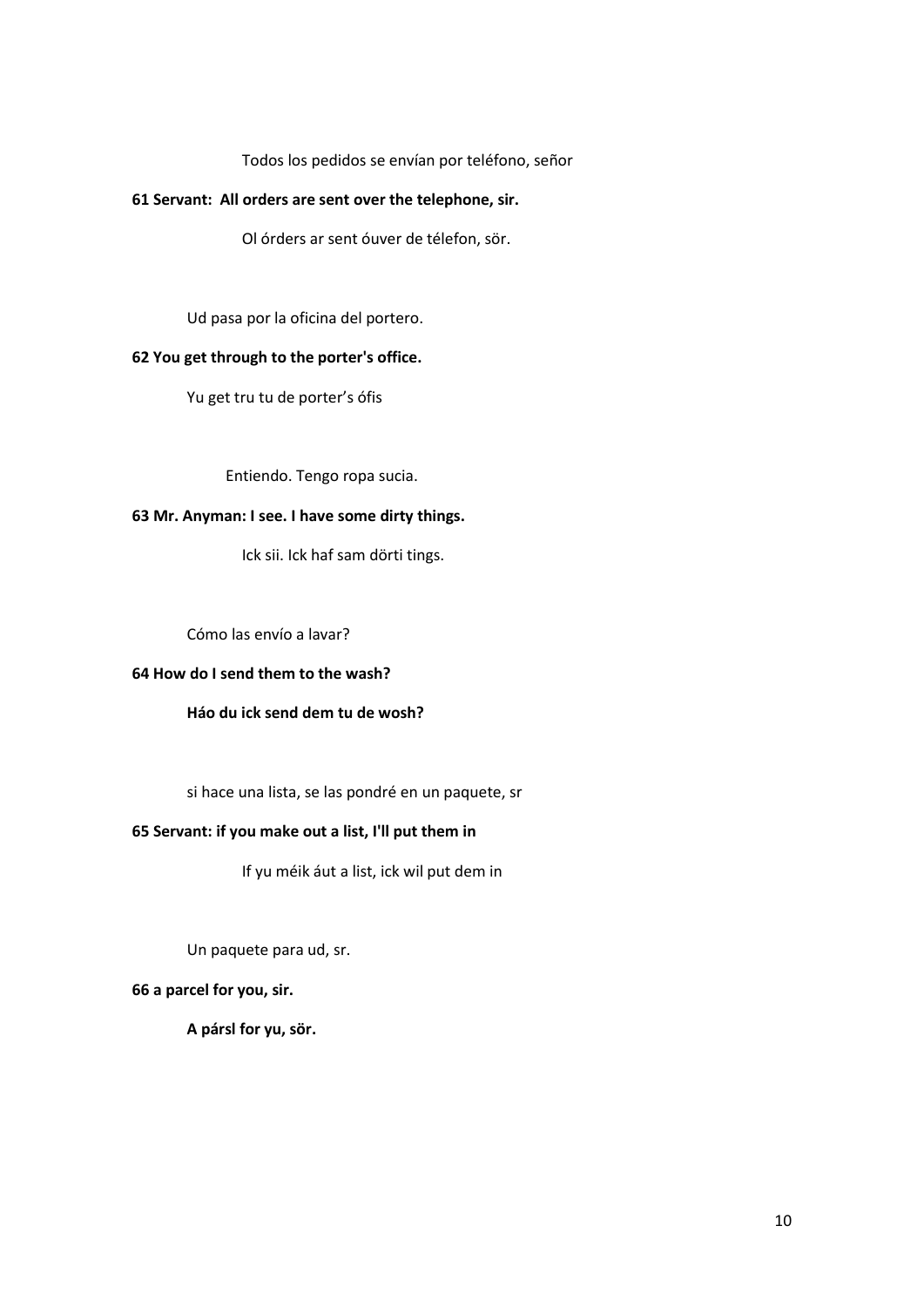y las enviaré mañana.

#### **67 and send them off tomorrow.**

And send dem of tumórou.

#### Estarán de vuelta el sábado

## **68 They will be back on Saturday.**

Dey wil bi bäck on sátördei.

Bien. Y entonces, otra cosa

## **69 Mr. Anyman: Good. And then another thing.**

Gud. And den anáder ting.

Cuándo se llevan los zapatos a limpiar?

### **70 When are the shoes taken for cleaning?**

Wen ar de shus téiken for clíning?

Si los pone fuera por la noche

## **71 Servant: If you put them outside your door at night**

If yu put dem áutsaid yoor door at náit

El limpiabotas los limpiará cuando pase

## **72 the boot boy will do them when he comes round**

De buut boy wil du dem wen hi cams ráund

por la mañana temprano

## **73 early in the morning.**

Örli in de mórning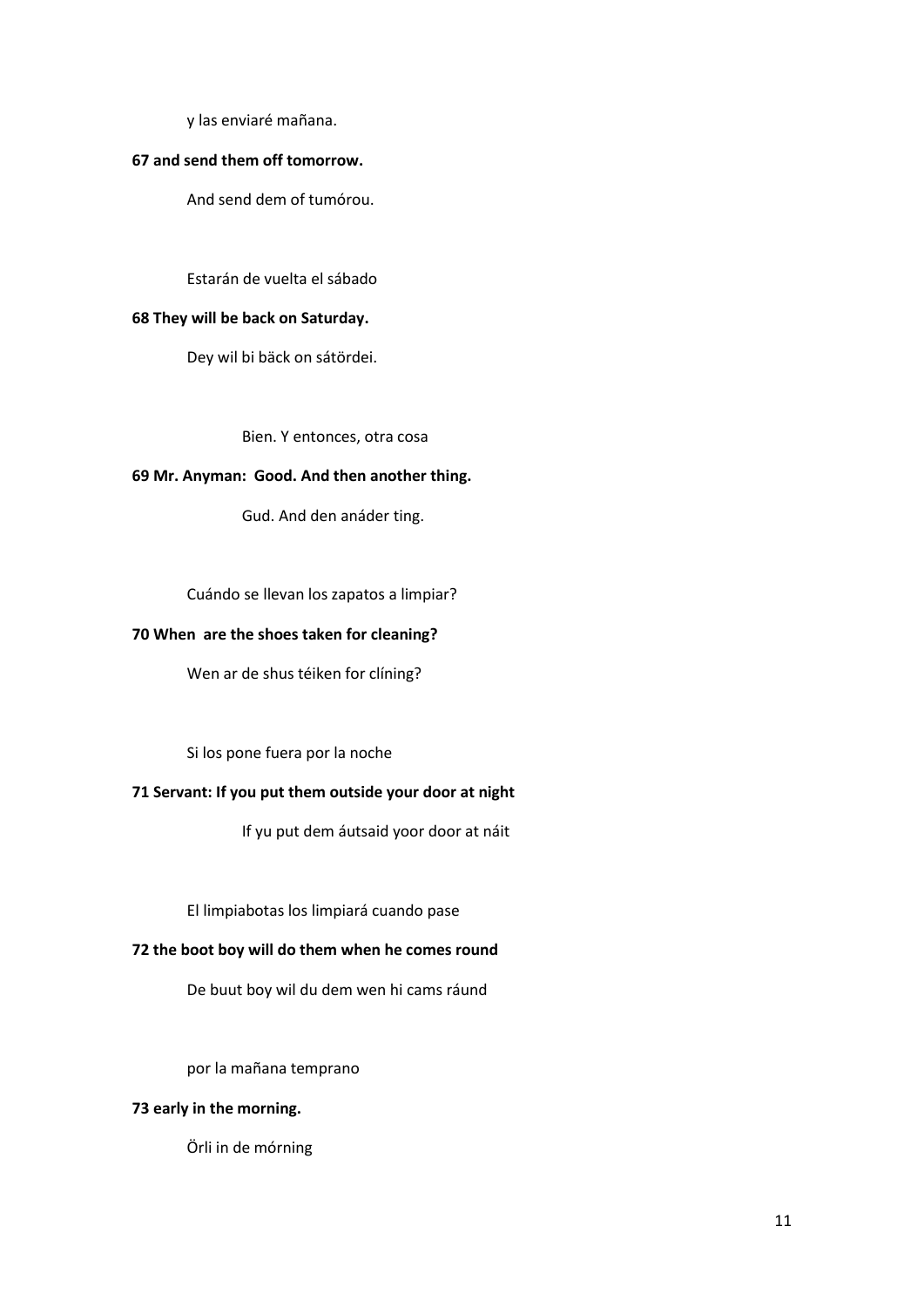Oh, un momento. No hay jabón en el baño.

## **74 Mr. Anyman: Oh, one minute. There's no soap in the bathroom.**

O, uan mínit. Der is no sóup in de bat-rum.

Iré a traerle un poco de líquido.

# **75 Servant: I'll go and get you a bit flow.**

Ick wil góu and get yu a bit flóu.

Hemos tenido muy poco tiempo para recoger esta habitación.

## **76 We've had very little time to get things straight in this room.**

Wi haf häd veri litl táim tu get tings stréit in dis rum.

Bien, saldré dentro de poco

## **77 Mr. Anyman: Well, I'll be going out in a short time.**

Wel, ick wil bi going áut in a short

Dónde está el escritorio?

#### **78 Where's the writing room?**

Wer is de ráiting rum?

En el primer piso. Pero hay mesas de escritorio

## **79 Servant: On the first floor. But there are writing-tables**

On de först floor. Bat dear ar ráiting-téibls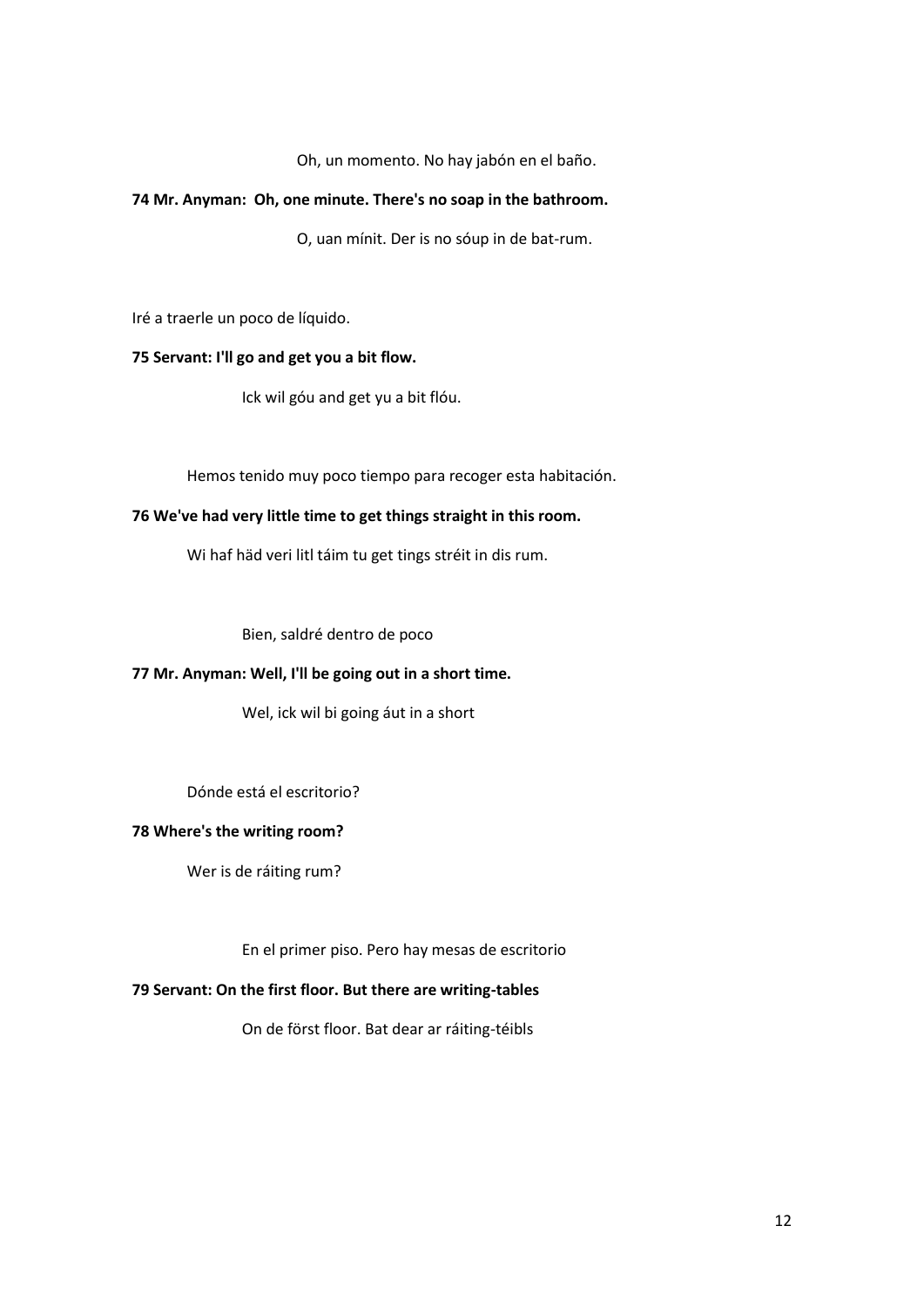en todos los salones.

## **80 in all the public rooms.**

In ol de páblic rums.

Podré tomar una taza de té mañana a las ocho de la mañana?

## **81 Mr. Anyman: May I have a cup of tea at eight tomorrow morning?**

Mei ick haf a cap of tii at éit tumórou mórning?

Sí, sr. le traeré la sopa en un minute o dos.

### **82 Servant: Yes, sir. I'll be back with your soap in a minute or two.**

Yes, sör. Ick wil bi bäck wit yoor sóup in a mínit or tu.

Aquí están sus cajas, sr.

#### **83 Hotel Porter: Here are your boxes, sir.**

Hiir ar yoor bóxis, sör.

El botones mezcló los números, o los habría recibido antes.

## **84 The boy got the numbers mixed, or you'd have had them before.**

De boy got de námbers mixt, or yu wud haf häd dem bifoor.

Bien; y mientras tanto, quiere comprobar lo que ha pasado

#### **85 Mr. Anyman: Good; and while you are here, will you see what has gone wrong**

Gud; and wáil yu aar hiir, wil yu sii wot has gon rong

con la luminaria sobre mi cama?

## **86 with the electric light over my bed ?**

Wid de electric láit óuver mi bed?